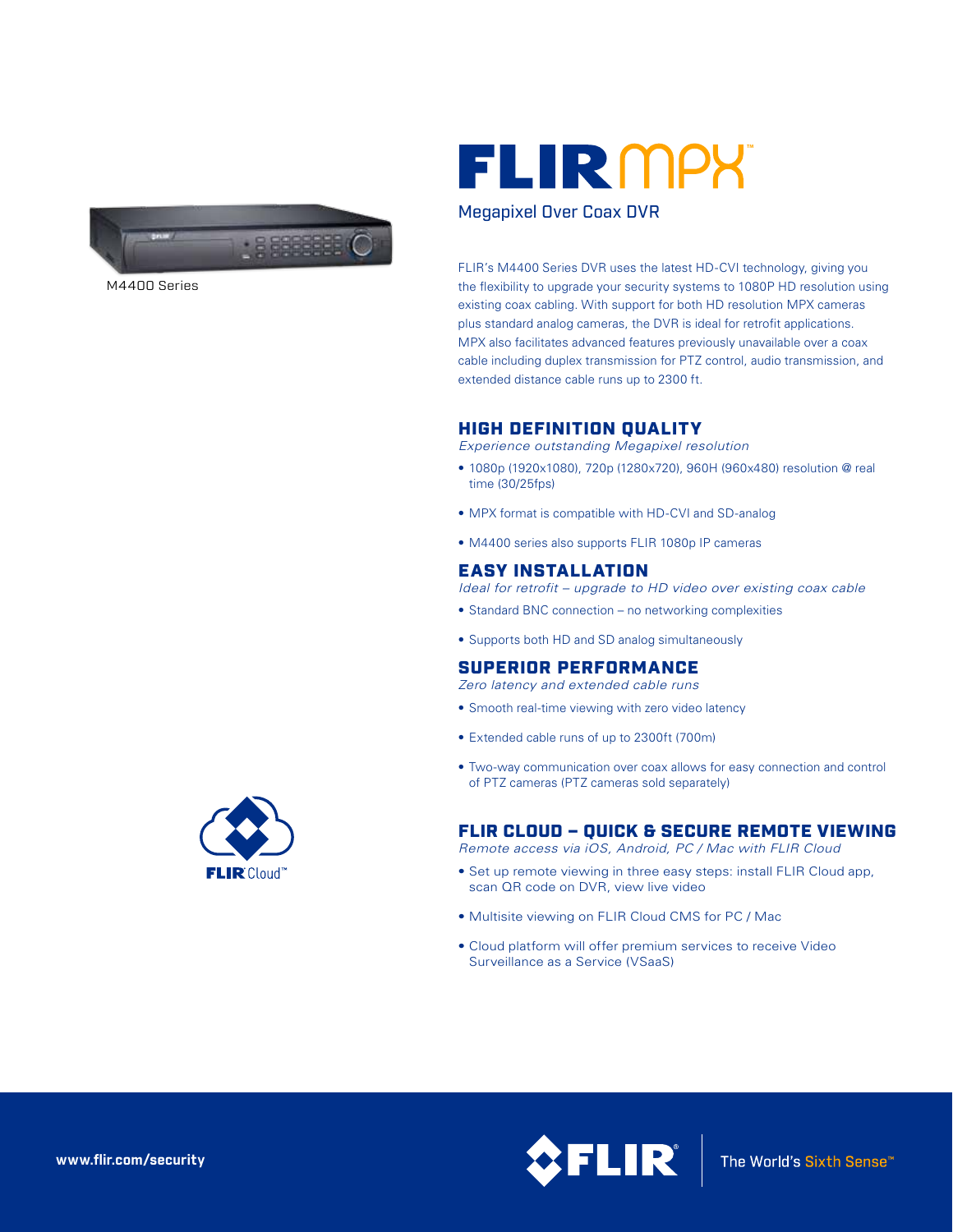# **Specifications**

| <b>DVR Specifications</b>           | M4400 Series                                                                                                                                                                        |
|-------------------------------------|-------------------------------------------------------------------------------------------------------------------------------------------------------------------------------------|
| <b>System</b>                       |                                                                                                                                                                                     |
| <b>Operating System</b>             | Linux (embedded)                                                                                                                                                                    |
| Pentaplex                           | Simultaneous view, record, playback, backup & remote monitoring                                                                                                                     |
| Number of Channels                  | 16 channel - MPX or analog cameras<br>+ 16 channel — FLIR IP cameras                                                                                                                |
| <b>Inputs/Outputs</b>               |                                                                                                                                                                                     |
| Video IN                            | 16 x 1Vp-p, CVBS, 75ohms, BNC                                                                                                                                                       |
| <b>BNC Video OUT</b>                | Yes                                                                                                                                                                                 |
| <b>VGA OUT</b>                      | Yes                                                                                                                                                                                 |
| HDMI OUT                            | Yes, 2 x HDMI outputs                                                                                                                                                               |
| Audio IN                            | 4 channel, BNC for audio record<br>1 x MIC IN, BNC / 1 x MIC OUT, BNC for 2-way audio                                                                                               |
| Audio OUT                           | 1 channel, BNC                                                                                                                                                                      |
| <b>USB Port</b>                     | 3 x USB 2.0 (2 at the back, 1 at the front)                                                                                                                                         |
| Alarm IN                            | 16 ch                                                                                                                                                                               |
| Alarm OUT                           | 6 ch                                                                                                                                                                                |
| Video Output Resolution             | 1920x1080 (HDMI), 1280x1024, 1024x768                                                                                                                                               |
| PTZ Control                         | Via Coax and RS485, supports Pelco D and P                                                                                                                                          |
| <b>Display</b>                      |                                                                                                                                                                                     |
| Live Display                        | 16 ch: 1, 4, 8, 9, 16                                                                                                                                                               |
| Live Display Speed                  | 16 ch: 480 NTSC, 400 PAL                                                                                                                                                            |
| <b>OSD</b>                          | Camera title, time, video loss, camera lock, motion detection, recording                                                                                                            |
| System Navigation                   | USB mouse, IR remote controller, front panel                                                                                                                                        |
| <b>Motion Area Setting</b>          | Adjustable grid (22x18)                                                                                                                                                             |
| Sensitivity                         | 100                                                                                                                                                                                 |
| Firmware Upgrade                    | Automatic over the Internet & via USB device and network                                                                                                                            |
| User Authority                      | By user group                                                                                                                                                                       |
| Time Synchronization                | Auto time sync by NTP server                                                                                                                                                        |
| <b>Recording</b>                    |                                                                                                                                                                                     |
| Video Compression                   | H.264                                                                                                                                                                               |
| Audio Compression                   | G.711                                                                                                                                                                               |
| Recording Resolution*               | NTSC: 1920x1080 (1080p), 1280x720 (720p), 960x480 (960H), 704x480<br>(D1), CIF (352×240)<br>PAL: 1920x1080 (1080p), 1280x720 (720p), 960x576 (960H), 704x576<br>(D1), CIF (352x288) |
| Recording Frame Rate (FPS)          | NTSC: 480 @ 1080p / 720p<br>PAL: 400 @ 1080p / 720p                                                                                                                                 |
| <b>Recording Resolution Setting</b> | Per camera for different resolutions                                                                                                                                                |
| Recording Quality Control           | 6 levels                                                                                                                                                                            |
| <b>Recording Schedule</b>           | By hour, by day, by recording mode, by motion, by channel                                                                                                                           |
| Pre Recording                       | Max. 30 Seconds                                                                                                                                                                     |
| Post Recording                      | Max. 5 Minutes                                                                                                                                                                      |
| Reliability                         | Watch-Dog, auto-recovery after power failure                                                                                                                                        |
| Covert Video                        | <b>Example Street Yes</b>                                                                                                                                                           |
| <b>Playback</b>                     |                                                                                                                                                                                     |
| Playback Channel                    | 1/4/8/16                                                                                                                                                                            |
| Playback Speed                      | Variable Max 4x                                                                                                                                                                     |
| Playback Players                    | Backup Player                                                                                                                                                                       |
| Search                              | By time & event                                                                                                                                                                     |
| Log Search                          | Up to 1,000 lines for motion detected, configuration changes,<br>connects/disconnects and video loss                                                                                |
| Audio Play                          | Yes                                                                                                                                                                                 |
| <b>Storage &amp; Archive</b>        |                                                                                                                                                                                     |
| Storage                             | Up to 4 HDD's SATA (internal)<br>Up to 4 HDD's eSATA (external)                                                                                                                     |
| Maximum Capacity                    | Up to 16TB (4 x 4TB) internal + up to 16TB (4 x 4TB) external                                                                                                                       |
| Backup Media                        | USB flash drive, HDD & network                                                                                                                                                      |
| Backup File Format                  | DAV or ASF file                                                                                                                                                                     |